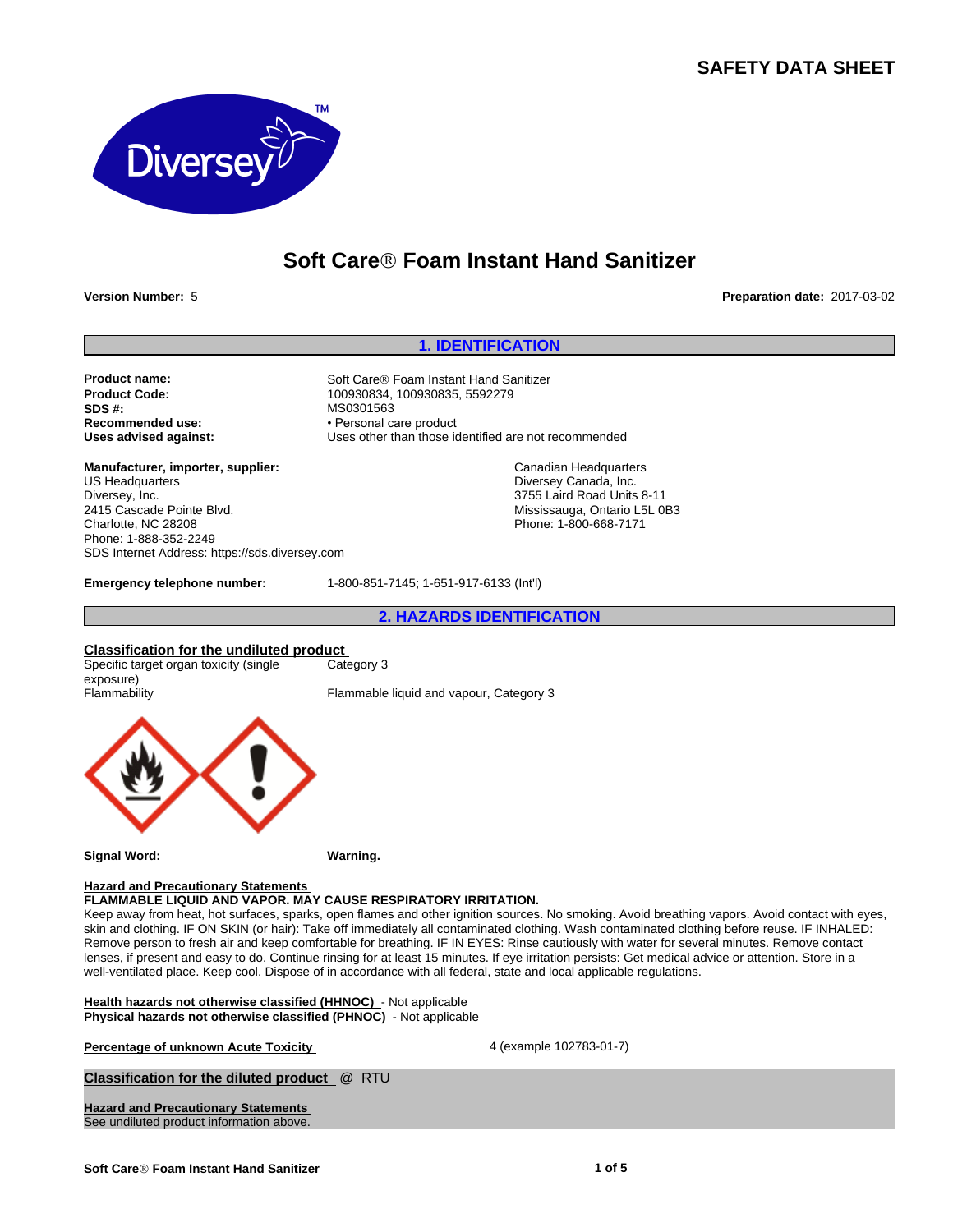### **3. COMPOSITION/INFORMATION ON INGREDIENTS**

#### **Classified Ingredients**

| ınc                                      |                      | 184<br>am<br>70                |
|------------------------------------------|----------------------|--------------------------------|
| $^{\circ}$ +h $^{\circ}$<br>ിCONu.<br>-- | $\rightarrow$<br>-64 | 700<br>$\sim$<br>' V / C<br>uu |

\*Exact percentages are being withheld as trade secret information

### **4. FIRST AID MEASURES**

### **Undiluted Product:**

**Eyes:** IF IN EYES: Rinse cautiously with water for several minutes. Remove contact lenses, if present and easy to do. Continue rinsing for at least 15 minutes. If eye irritation persists: Get medical advice/attention.

Skin: No skin irritation is expected under normal use. May be irritating to skin if prolonged or repeated contact occurs. If irritation develops,

discontinue use. If irritation occurs and persists, get medical attention.

**Inhalation:** IF INHALED: Remove person to fresh air and keep comfortable for breathing.

**Ingestion:** Rinse mouth with water.

**Most Important Symptoms/Effects:** No information available. **Immediate medical attention and special treatment needed** Not applicable.

#### **Diluted Product:**

This product is intended to be used neat. **Eyes:** See undiluted product information above. **Skin:** See undiluted product information above. **Inhalation:** See undiluted product information above. **Ingestion:** See undiluted product information above.

#### **5. FIRE-FIGHTING MEASURES**

**Specific methods:** No special methods required

**Suitable extinguishing media:** Use dry chemical, CO2, water spray or "alcohol" foam.<br>**Specific hazards:** Keep product and empty container away from heat and Keep product and empty container away from heat and sources of ignition.

**Special protective equipment for firefighters:** As in any fire, wear self-contained breathing apparatus pressure-demand, MSHA/NIOSH (approved or equivalent) and full protective gear.

**Extinguishing media which must not be used for safety reasons:** No information available.

### **6. ACCIDENTAL RELEASE MEASURES**

**Personal precautions:** Put on appropriate personal protective equipment (see Section 8.). **Environmental precautions and clean-up methods:** Clean-up methods - large spillage. Remove all sources of ignition. Absorb spill with inert material (e.g. dry sand or earth), then place in a chemical waste container.

## **7. HANDLING AND STORAGE**

**Handling:** FLAMMABLE LIQUID AND VAPOR. Keep away from heat, hot surfaces, sparks, open flames and other ignition sources. No smoking. Avoid contact with eyes. Avoid prolonged or repeated contact with skin. FOR COMMERCIAL AND INDUSTRIAL USE ONLY. **Storage:** Store in a cool, dry, well ventilated area away from heat or open flame. **Aerosol Level (if applicable) :** Not applicable.

### **8. EXPOSURE CONTROLS / PERSONAL PROTECTION**

#### **Exposure Guidelines:** .

| <br>Inaredient(s) | ៱៰៷<br>ບຕວ ກ | ACGIH           | <b>OSHA</b>            |
|-------------------|--------------|-----------------|------------------------|
| Ethyl alcohol     | 64-<br>כ- זו | 1000 ppm (STEL) | (TWA)<br>1000 ppm      |
|                   |              |                 | (TWA)<br>1900 mg/m $3$ |

#### **Undiluted Product:**

**Engineering measures to reduce exposure:**

Good general ventilation should be sufficient to control airborne levels.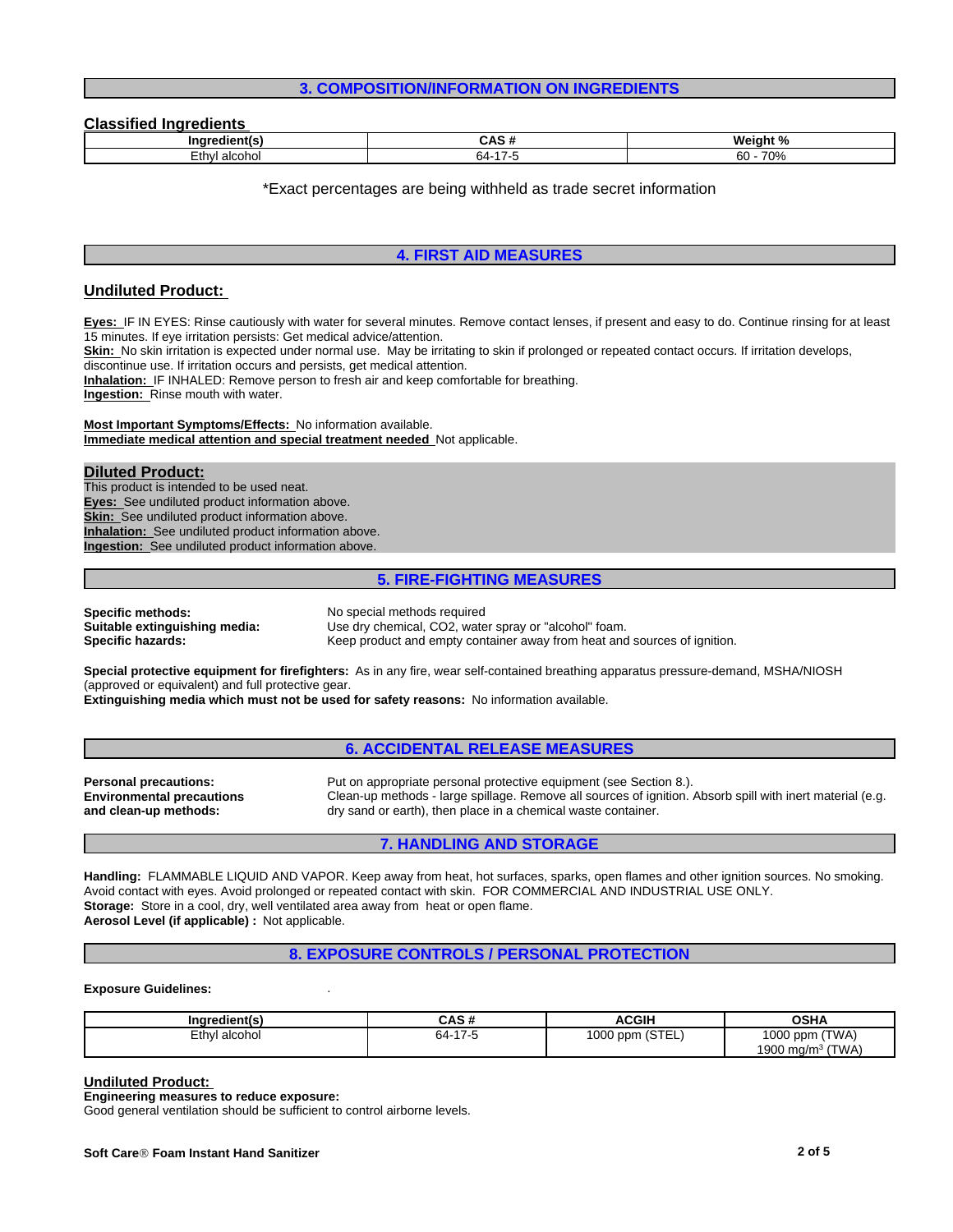**Personal Protective Equipment** 

**Eye protection:** No personal protective equipment required under normal use conditions. **Hand protection:** No personal protective equipment required under normal use conditions. **Skin and body protection:** No personal protective equipment required under normal use conditions.<br> **Respiratory protection:** No personal protective equipment required under normal use conditions. **Respiratory protection:** No personal protective equipment required under normal use conditions.<br> **Handle in accordance with good industrial hygiene and safety practice.** Handle in accordance with good industrial hygiene and safety practice.

**Diluted Product:** This product is intended to be used neat.

**Engineering measures to reduce exposure:** Good general ventilation should be sufficient to control airborne levels

**Eye protection:** No personal protective equipment required under normal use conditions. **Hand protection:** No personal protective equipment required under normal use conditions. **Skin and body protection:** No personal protective equipment required under normal use conditions. **Respiratory protection:** No personal protective equipment required under normal use conditions. **Hygiene measures:** Handle in accordance with good industrial hygiene and safety practice.

### **9. PHYSICAL AND CHEMICAL PROPERTIES**

**Explosion limits: - upper:** Not determined **- lower:** Not determined **@** RTU **Physical State:** Liquid **Color:** *Color: Clear, Pale, Colorless*<br> **Color:** Clear, Pale, Colorless<br> **Color:** Alcohol **Evaporation Rate:** No information available **Odor threshold:** No information available. **Boiling point/range: Not determined Melting point/range:** Not determined **Melting point/range:** Not determined **Autoignition temperature:** No information available **Solubility:** Completely Soluble **Solubility in other solvents: No information available Density:** 7.42 lbs/gal 0.89 Kg/L **Vapor density:** No information available **Bulk density:** No information available **Bulk density:** No information available **Bulk density:** No information available **Vapor pressure:** No information available.<br> **Flash point (°F):** 73.4 °F 23 °C **C Partition coefficient (n-octanol/water):** N **Viscosity:** No information available **Elemental Phosphorus:** 0 % by wt. **VOC:** 63.00 % **pH:** 5 **Flammability (Solid or Gas):** Not applicable **Corrosion to metals:** Not corrosive **Sustained combustion:** Not applicable

**Decomposition temperature:** Not determined Not applicable **Partition coefficient (n-octanol/water):** No information available

### **VOC % by wt. at use dilution** 63

\* - Title 17, California Code of Regulations, Division 3, Chapter 1, Subchapter 8.5, Article 2, Consumer Products, Sections 94508

#### **10. STABILITY AND REACTIVITY**

**Reactivity:** Not Applicable Stability: Not Applicable Stability: **Hazardous decomposition products:**<br>Materials to avoid: **Conditions to avoid:** 

The product is stable<br>None reasonably foreseeable. Do not mix with any other product or chemical unless specified in the use directions.<br>No information available

### **11. TOXICOLOGICAL INFORMATION**

**Information on likely routes of exposure:** Skin contact, Inhalation, Eye contact

### **Delayed, immediate, or chronic effects and symptoms from short and long-term exposure**

**Skin contact:** Unlikely to be irritant in normal use. **Eye contact:** May be mildly irritating to eyes. **Ingestion:** No information available. **Inhalation:** No information available. **Sensitization:** No known effects. **Target Organs (SE):** None known **Target Organs (RE):** None known

**Carcinogen Listings:** Ethyl alcohol is only classified as an IARC 1 carcinogen and California Prop 65 chemical when it is meant for ingestion in alcoholic beverages. We do not produce alcoholic beverages; therefore it is not considered a carcinogen in our products.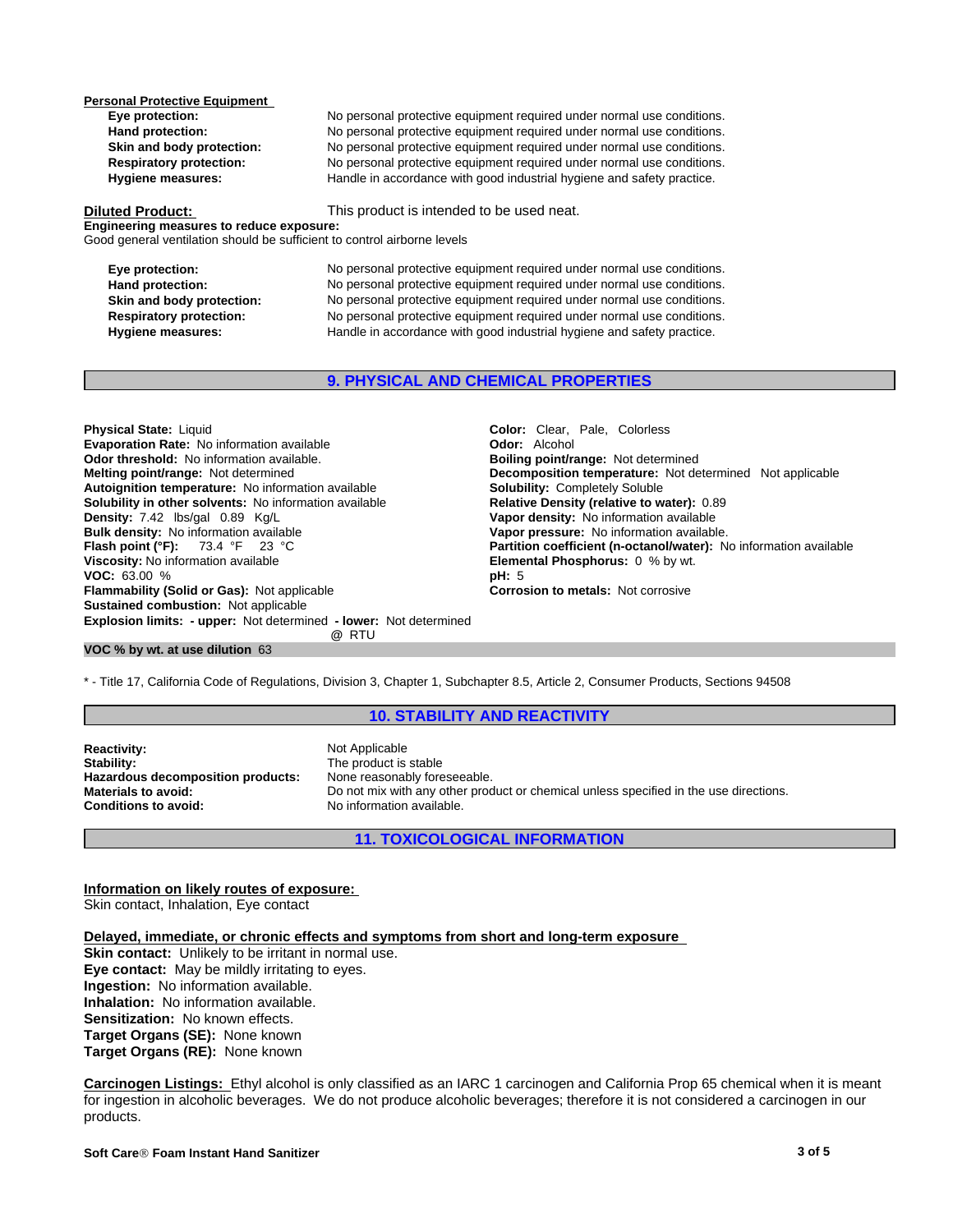| Ingredient(s) | CAS#               | <b>NTP</b> | <b>IARC</b> | <b>OSHA</b> | Prop 65<br>CА | CA Prop 65<br>Reproductive |
|---------------|--------------------|------------|-------------|-------------|---------------|----------------------------|
| Ethyl alcohol | 47E<br>64-<br>/ -ລ |            |             |             | Carcinoɑen    | Developmental              |

**Numerical measures of toxicity ATE - Oral (mg/kg):** >5000 **Percentage of unknown Acute Toxicity** 4 (example 102783-01-7)

**12. ECOLOGICAL INFORMATION**

**Ecotoxicity:** No information available.

**Persistence and Degradability:** No information available.

**Bioaccumulation:** No information available.

### **13. DISPOSAL CONSIDERATIONS**

**Waste from residues / unused products (undiluted product):** This product, as sold, if discarded or disposed, is a hazardous waste according to Federal regulations (40 CFR 261.4 (b)(4)). Under RCRA, it is the responsibility of the user of the product to determine, at the time of disposal, whether the waste solution meets RCRA criteria for hazardous waste. Dispose in compliance with all Federal, state, provincial, and local laws and regulations.

**Waste from residues / unused products (diluted product):** Not applicable.

**RCRA Hazard Class (undiluted product):** D001 Ignitable Waste **RCRA Hazard Class (diluted product):** Not Regulated **Contaminated Packaging:** Do not re-use empty containers.

**14. TRANSPORT INFORMATION**

**DOT (Ground) Bill of Lading Description:** LTD. QTY.

**IMDG (Ocean) Bill of Lading Description:** UN1170, ETHANOL SOLUTION, 3, III, LTD QTY.

**15. REGULATORY INFORMATION**

**International Inventories at CAS# Level** 

All components of this product are listed on the following inventories: U.S.A. (TSCA), Canada (DSL/NDSL).

### **RIGHT TO KNOW (RTK)**

| Ingredient(s)                                                                           | CAS#          | <b>MARTK:</b> | <b>NJRTK:</b> | <b>PARTK:</b> | <b>RIRTK:</b> |
|-----------------------------------------------------------------------------------------|---------------|---------------|---------------|---------------|---------------|
| Ethyl alcohol                                                                           | 64-17-5       |               |               |               |               |
| Water                                                                                   | 7732-18-5     |               |               |               |               |
| Polydimethylsiloxane,<br>dimethyl(polyoxy-ethylene,<br>3-hydroxypropyl)silyl-terminated | 102783-01-7   |               |               |               |               |
| Glycerin                                                                                | $56 - 81 - 5$ |               |               |               |               |
| Isopropyl myristate                                                                     | 110-27-0      |               |               |               |               |

### **CERCLA/ SARA**

#### **Canadian Regulations**

| .                     | ۰,<br>$\epsilon$<br>$\ddot{\phantom{0}}$ | <b>NDP</b><br>n<br>. |
|-----------------------|------------------------------------------|----------------------|
| ∠thv'<br>alc∩h<br>ono | `<br>n4.                                 |                      |